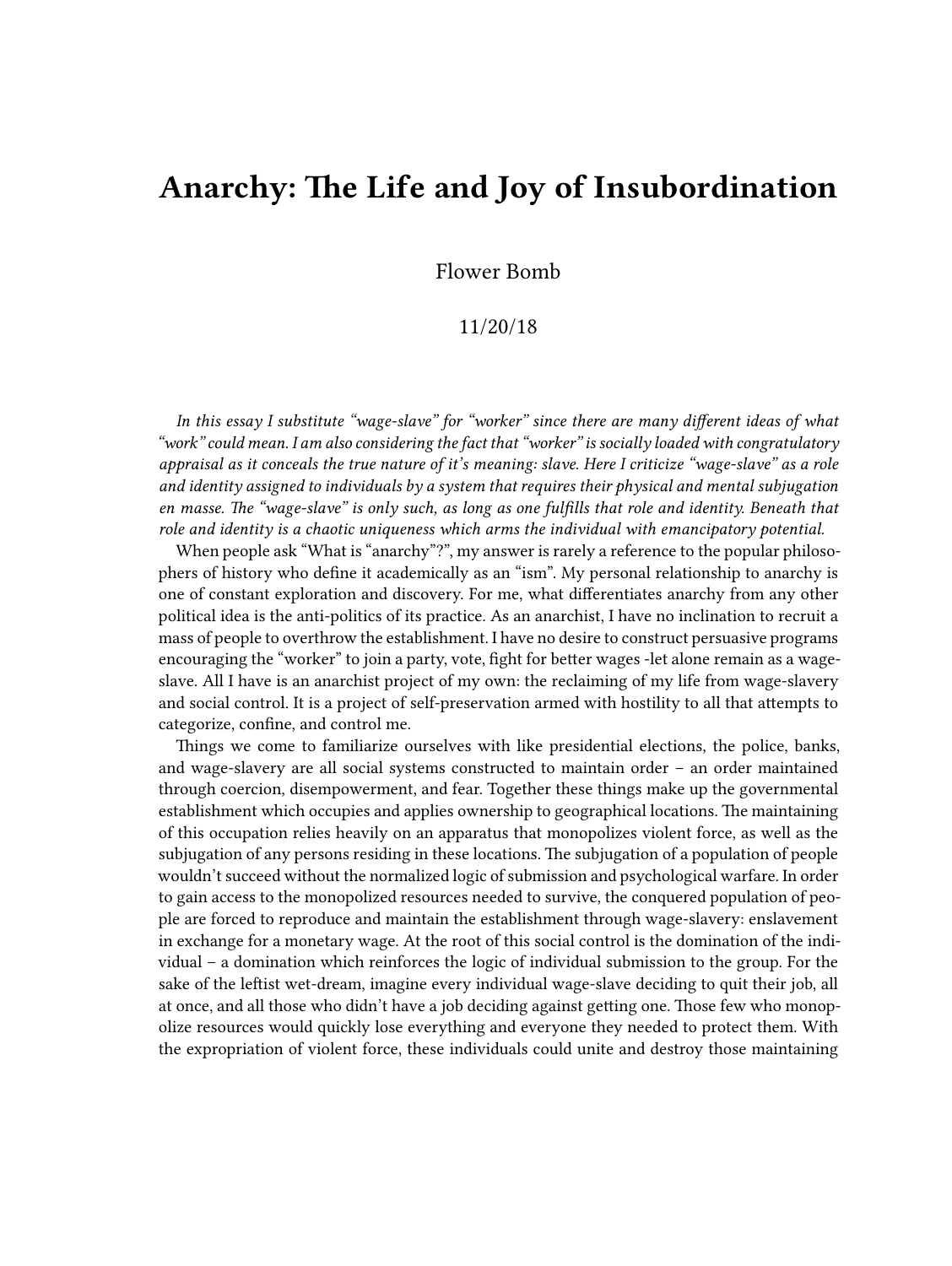hierarchical power. But as years have shown, the continuity of capitalism and the slave-master relationship is complex and reinforced in a variety of ways.

As an anarchist against work, I will still validate the wage-slave's stress and fear of poverty, their personal justifications for submitting to slavery and the colossal misery that accompanies these things. I can not deny the power of materialist accumulation, consumerism, and the toxic escapism which acts to distract and pacify outrage. I have seen apathy personalized as a lifelong commitment, embraced by those too emotionally defeated to break the chains of capitalism's captivity. The idea of mass revolt would be ideal, but is unfortunately utopian. The workplace is constantly evolving to be more accommodating to the wage-slave. This includes, but not limited to, serving as a remedy for boredom, a platform for social networking and emotional comfort through economic security. These small personal relationships with work play a big role is stunting efforts to organize mass worker revolt. In other words, many people enjoy wage-slavery, and will even sabotage efforts to organize against it. It is inaccurate to assume people are one monolithic mass willing to rise up against the establishment. But rather than relying on a mass revolt, there is the power of uncontrollable, unpredictable individual revolt. These revolts are composed of cells or "lone wolf" individuals who make revolt a daily practice rather than a future phenomena to wait for. As an ex-wage-slave, I will validate the unique history and personhood of a wage-slaving individual, their desire for freedom and the suppressed rage that accompanies their contempt for what they do. I will validate their hatred for every social construct of domination that compresses them. I will validate a wildness they keep caged up in fear of being called "crazy" or "weird". I will validate a behavioural uniqueness they possess which society would attempt to pathologize and eliminate to maintain psychiatric standardization.

So many norms, roles, and identities shoved down our throats from birth - is it really a surprise that the oppressed "workers of the world" haven't smashed capitalism to pieces by now? Where in the prison of society do we find the encouragement to not only be our unique wild selves, but to also weaponize our hostility towards the societal apparatus of control? Individuality, often promoted within the confinement of a pre-constructed identity – one assigned at birth and necessary for the functioning of capitalist society – is defined by society rather than the chaos of indefinite, ungoverned self-discovery. Due to the anthropocentric lens through which we view the world, wildness is moralized as an evil savagery in need of domesticating and management. Wildness is the enemy of the technological colonization of the natural world. So what does anarchist wildness look like? Anarchy as wildness refuses the control and domination of socially constructed systems which subjugate individuality. Where ever there is social constructs attempting to subjugate individual uniqueness, there is a politicized program at play. This program (which often attempts to acquire a dominating position) is responsible for normalizing a standardized way of life in which individual people are reduced from complex ever-changing beings to the identity of "worker", or - for the sake of this essay -"wage-slave".

What does it mean to be ungovernable? Within ungoverned self-discovery come questions of survival. Without the instinct of survival, the capitalists who profit from the products of my labor would have no leverage to enslave me. Food, shelter, etc. are essentials that require the labor of others to maintain. Under systems that require a mass of people to maintain, individuals are discouraged from finding the power to acquire their own food and/or create their own shelter. Today, shelter (industrial buildings fixed up with plumbing, electricity, etc) are manufactured by one group of people (wage-slaves) and sold to, and occupied by others (consumers). Alienation can be found here where those purchasing or renting space have no direct connection to its con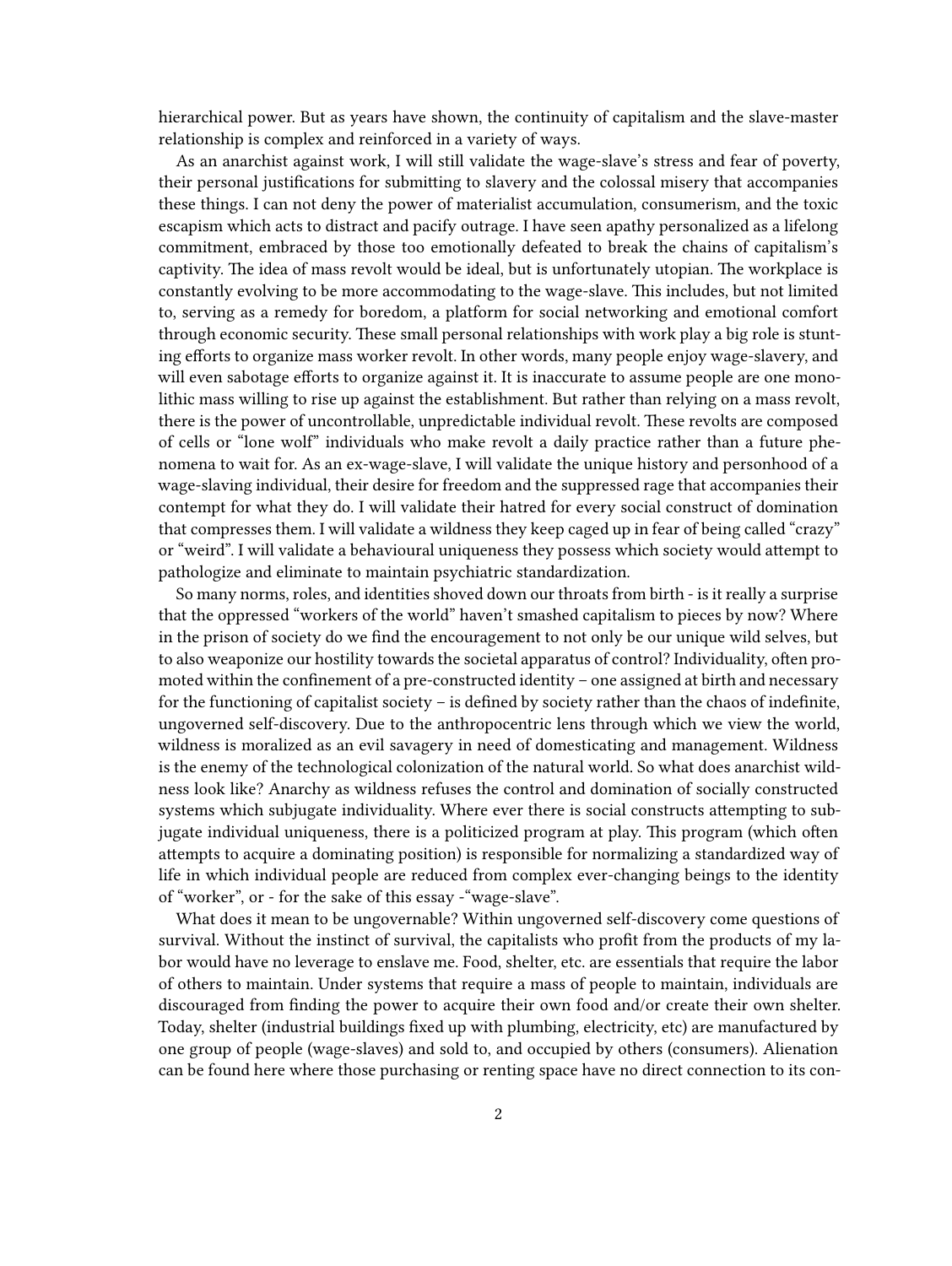struction. Just the same as when people purchase food in grocery stores, they are disconnected from the true source of that food (slaughterhouses, for example) since someone else puts in the work to harvest, process, and package it. The leverage capitalist society maintains over every individual is that of survival. Through monopolizing resources, those with the most can enslave those with the least. So what way do anarchists survive if they refuse the role and identity of "wage-slave"? If an individual decides to arm their desires with action, how does that individual refuse enslavement to a boss or master and continue maintaining access to resources? Under capitalism, the expropriation of resources from those who monopolize them is considered illegal. This is where anarchism breaks away from the civilized notions of social reform and finds affinity with illegality.

I can only speak for myself when I talk about illegalist anarchy since for every individual, their interpretation will be influenced by circumstances unique to their experience. There is also an entire history rich with illegalist anarchy taking place in the early 1900s around the globe, and continuing on today. For the purpose of this particular essay I will be focusing on illegality related to resource expropriation as an argument against wage-slavery. So from this perspective, illegalist anarchy is the refusal to confine my anarchist activity to an above-ground, liberalized, mass-appeal activity. It is the daily practice of experimenting with methods of survival that refuse the limiting moral code of law and order. It is the weaponizing of chaos from which I find courage and strength in joyfully discovering new ways of surviving – all of which circumnavigate wageslavery. I have grown sick and tired of bosses, workplaces, and forcing my body to wake up with the sound of a blaring alarm. I am in full retirement from wage-slavery at the age of thirty-three, and I have absolutely no desire to turn back. So, how do I eat? How do I survive without a paycheck from a workplace to sell my labor? A reality that is often difficult to remember is that everything one needs to survive already exists all around. In addition to poly-crop guerrilla gardening and foraging, food is stockpiled high in grocery stores. Tools for creativity and sabotage are hoarded by hardware stores. Dumpsters are filled to the brim with a variety of resources. What has been stolen from the individual is a sense of direct connection to these resources. Through learned consumerism, people see themselves as merely consumers- basically, "If I don't have the money for this food, I just go hungry tonight.". Through fear, capitalism along with the state has pacified a healthy outrage that could motivate us to take the resources needed to survive. This is another form of alienation – but one that keeps the consumer passive: if you make something with your own hands, you feel more connection to it as yours. But when someone else makes it and you see it in a store window, there is no direct connection. Therefore, there is less emotional justification for outrage or motivation to break the barrier of law and fear. Similar to the factory jobs I worked where a single product was put together by multiple people. If each person is only responsible for producing a piece of the whole product, there is no direct connection between the production of that product as a whole, and the individual worker. Therefore, the wage-slave doesn't develop a relationship with what they produce, because a single product is produced by multiple people.

Rather than celebrating individualism, this process glorifies workplace collectivism- a useful tool in encouraging productivity and unifying "workers" for the common good of capitalism. What is socially discouraged in the individual is a creative rebellion that crafts plans and ideas on how to undermine the security apparatus that protects resources. Store cameras, Loss Prevention officers (or as some of us call them for short "LP's"), magnetic security devices attached to items, etc. While one individual spends their time and energy at work and maybe planning what bills to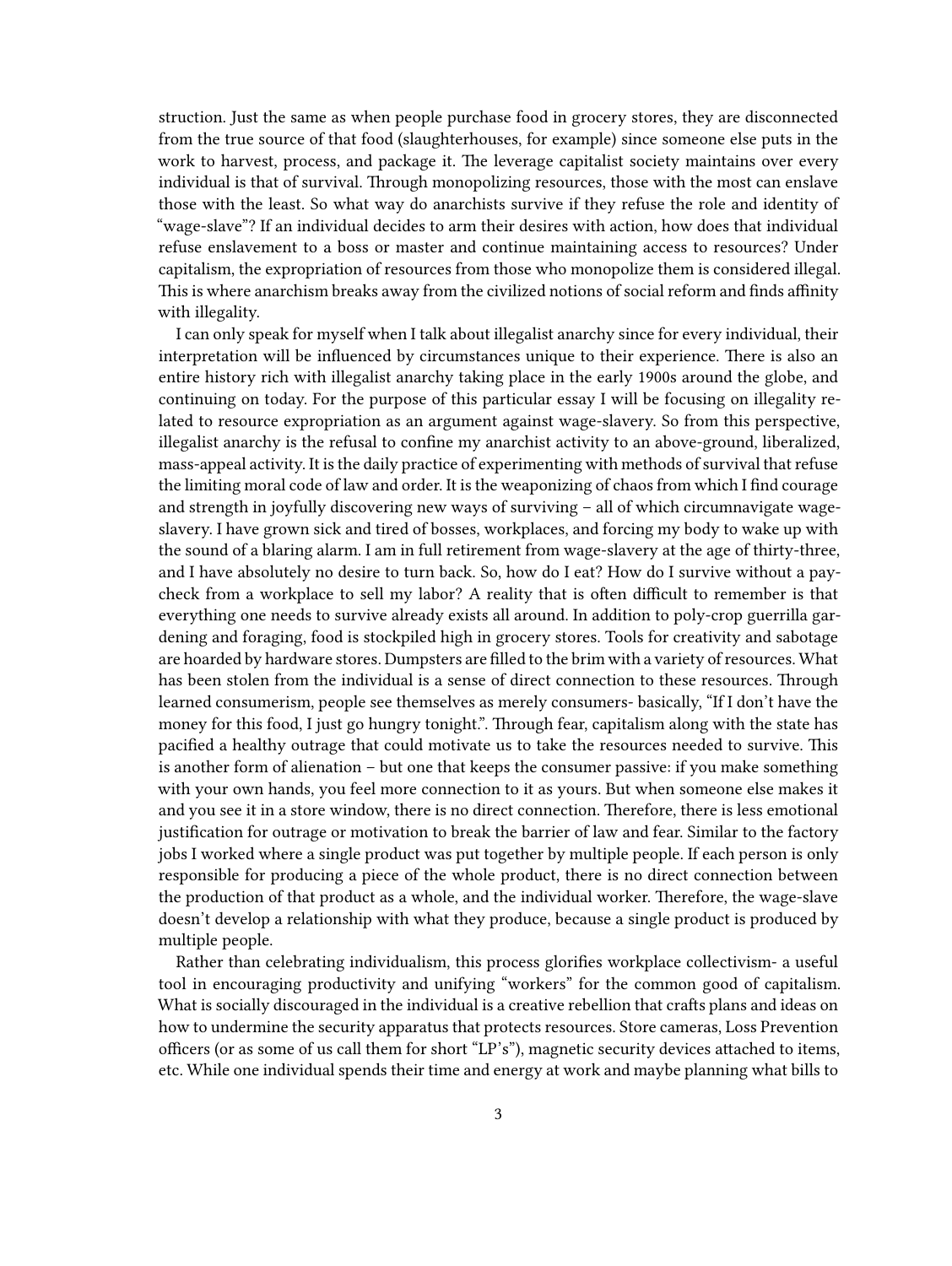pay next, the ex- wage-slave individual has the opportunity to utilize free time to experiment with different ideas on how to get shit for free. Eight hours of committed work at a factory (or grocery store, office place, etc.) could be eight hours of strategic planning, assessing, and experimenting with illegalist activity.

Another opportunity is the wage-slaving individual experimenting with illegalist activity within the workplace. Of course, the stakes are a little higher since the individual would have surrendered personal information to obtain the job, but an inside-the-workplace perspective can offer an opportunity to exploit weaknesses in work-place security. Though, personally, I haven't met many people who take much advantage of this. And this is probably due to the fact that they depend on the job in a way that outweighs any advantages of work-place theft.

Coming back to the anti-work perspective on illegalism, when it comes to the resources of survival, the time not surrendered to wage-slavery can be time put towards careful planning, personal fear-assessment, and target seeking.

As society forces us into schools to begin the indoctrination sequence of behavioural conformity and obedience, we have very little opportunity to learn about ourselves and our capabilities. Between school and our homes, playgrounds and neighbourhood streets, we're allowed a regulated time-frame of play. From my own perspective, play is the materialization of imaginative desire, exploration, and discovery. Each of these are fundamental tools necessary in observing and comprehending one's environment and their relationship to it. Embedded in that relationship is a "self" that is composed of experiences and personal desires. But with such a narrow time-frame, a young individual only has a limited scope of exploration and instead, with development, begins internalizing the rhetoric of consumerist, productive, and responsible adultism.

For real though - what can most people say about themselves and the lives they live? Aside from a few forms of escapism or maybe hobby activities that stem from personal desire, many peoples lives are just wage-slavery, paying bills, paying for materialist shit and wage-slave some more to stockpile (save) money. Shit, people spend most of their lives using the present to prepare or secure a future- the existence of a future which is often taken for granted in the first place. So how much can one know about their self when so much of the "self" is being constricted, conditioned, and defined in terms of wage-slave productivity? Whether class or social, the status of an individual under capitalism is determined by their access to, and relationship with, materialism. But what about a "self" unbound by capitalism, and insubordinate to materialist representation? Or a "self" that refuses the traditional categorical assignments of social constructs and embraces life as anarchistic existence? A life of illegalist anarchy then allows for the limitless possibilities of creating one's self day by day.

In my opinion, refusing the wage-slave role and identity destabilizes social control on an individual level. Since it is a firm work ethic that must be drilled into the individual to secure the foundation of capitalism (or any system that requires massified subjugation for its sustainability), individuals who refuse wage-slavery are subjected to a variety of social pressures including personal judgement, ridicule and the threat of poverty. To build up a confidence in one's self that is immune to the social pressures of being talked down to (as well as a confidence in ones creative, determined self to avoid poverty), is to reclaim power as an individual. It is a power that reclaims "self" from the role and identity of "proletariat", "worker", or "wage-slave".

Like chaotic negation to all socially fixed identities, there is power in contradicting the social identity and expectation of the "wage-slave". This power also undermines the assumption that "the group" (or formalized organization, society, the masses etc.) is stronger than the individual.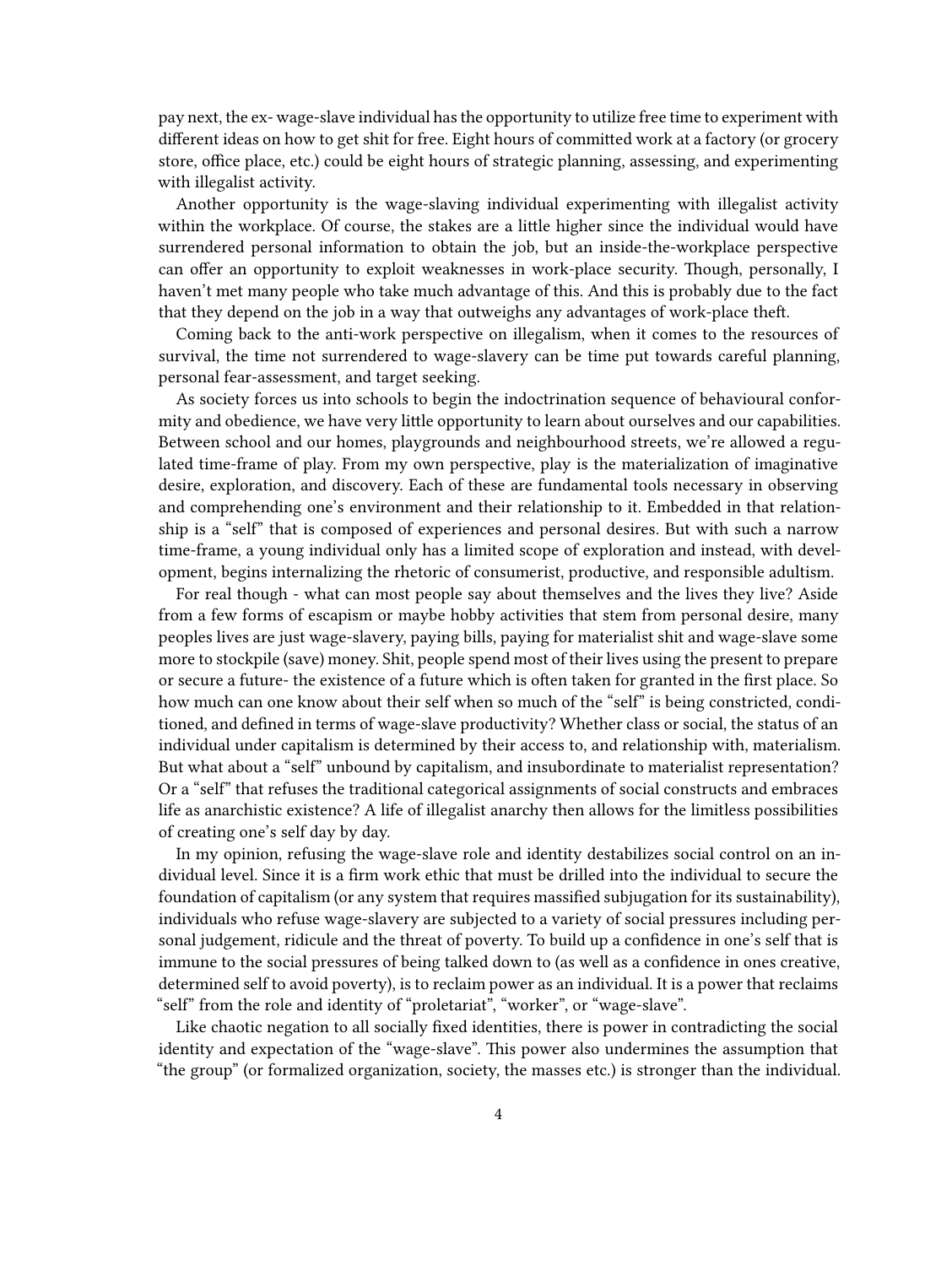If "the group" is unable to subjugate an individual, that individual carries the potential to inspire the emancipation of other individuals from "the group". A group, or systemic establishment, is only as powerful as the subservience of the individuals who comprise it. Without subservient individuals to reinforce the power of "the group", there is no group - only empowered individuals.

The power of presidents, politicians, the police, and the military industrial complex, economic systems of every form and social constructs require the subservience of individuals. Without individual participation, the continuity of any system unravels. This is what makes individuality not only important but also powerful. Under capitalism, refusing wage-slavery requires courage; assimilatory subservience is psychologically coerced with the threat of starvation and poverty. The logic of submission is only negated through a fearless self-confidence and the desire to become socially ungovernable.

Could an individualist anarchist change the world? As unlikely as it seems, who am I to say no? Different people are inspired by different things. To some, a personal relationship with someone else's words can shatter a worldview. Those same words armed with the actions of an individual could spark flames of social insubordination, possibly multiplying into spontaneous fires of joyful emancipation. It is not the leadership of deceptive, double speaking academics or committees (invisible or not), political schemes, or popular catch phrases that ignite personal rebellion. In my opinion and experience, it is the discovery and re-claiming of "self" as powerful, unique, and wild. From this perspective, anarchist illegality negates the domesticated conformity of internalized workerism. Illegalist anarchy confronts law and order with insurgency, preserving wild chaos as individuality against the homogenizing effect of society. To reclaim and reinvent one's life as a daily exploration of personal adventure is anarchy against the socialized guilt and pressure to abandon rebellious youth.

Wage-slavery is the enemy of play, individuality, and freedom. Social systems require the subjugation of individuality to either homogenized membership or fixed group-identities in order to maintain their existence. With all social systems the formula is similar: individuality is surrendered to the group in order to be granted access to resources. Under capitalism, the wage-slave - or in Marxist terms, "the proletariat" - is an identity pre-configured with the role of reproducing capitalist society. This includes an individual surrendering their mind and body to a master in exchange for a wage that serves as the permission slip to access resources. But to the anarchist individual armed with the illegality of resource expropriation, anarchy is survival without permission.

Anarchy can not be experienced through history books, the reformation of work places nor the confines of a new societal system. Anarchy breathes with the rhythm of the wild in constant flux, ungoverned by anthropocentric laws and order. I rejoice my anarchy in the transformative abandonment of the role and identity of "the proletariat". There is no great future revolution on the horizon to organize or wait for. There is only today, with no guarantee of tomorrow. There are no charismatic leaders to open the door to freedom. There is only the power of anarchist individuality defined by the liberating ammunition of desire.